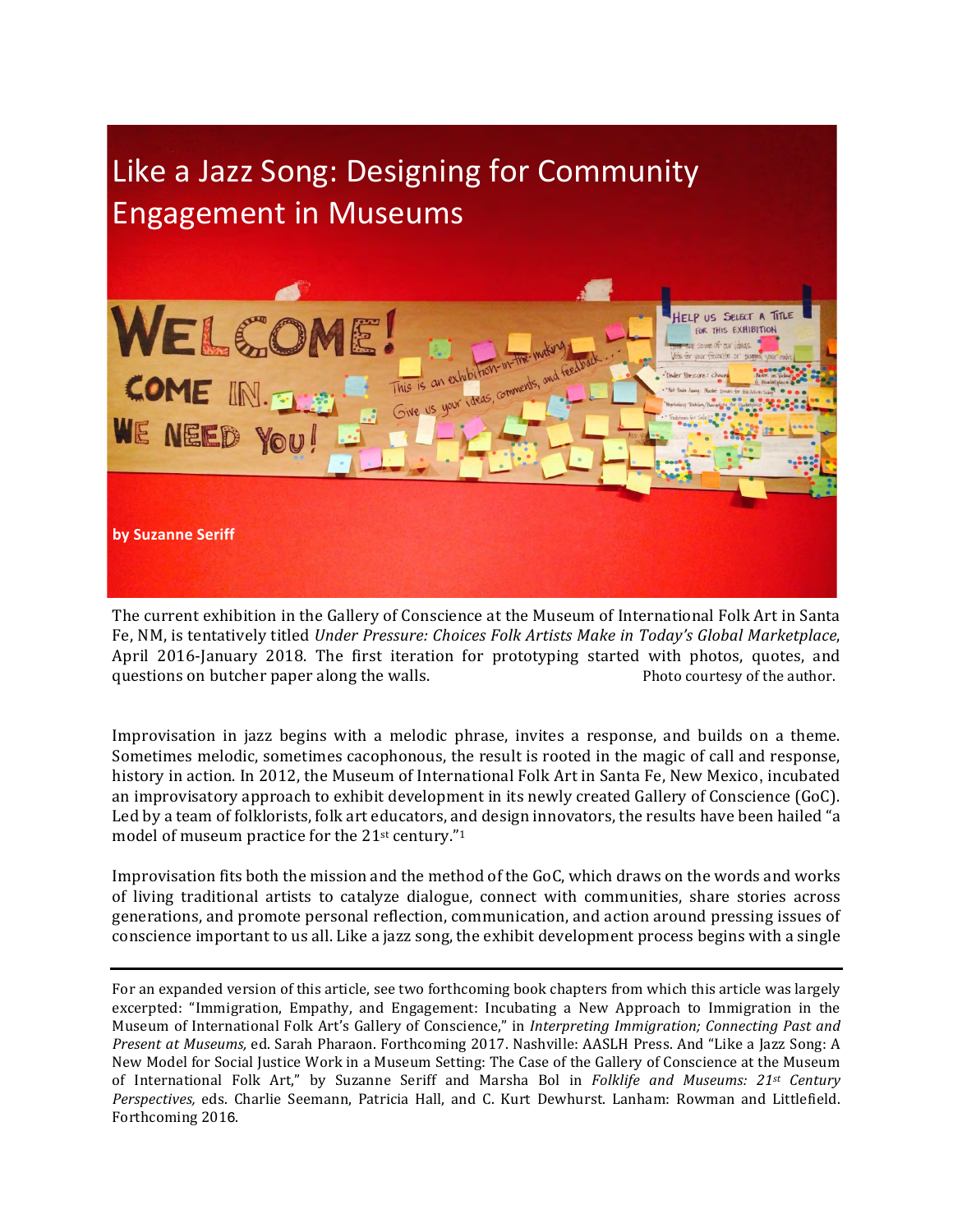The Gallery of Conscience at the Museum of International Folk Art is specifically designed to:

~Catalyze dialogue

~Attract new and previously underserved audiences

 $\sim$ Meet the needs of a changing, transnational population of artists

~Respond more directly to human rights and social justice issues through the words and works of folk artists at home and abroad

For these reasons, both the process and the products explored in this space are fundamentally participatory, responsive, and interactive.



Menina con Gallo/ Young Girl with Rooster, by Cenia Gutiérrez Alfonso. Cienfuegos, Cuba, 2014.

Photo by Blair Clark. Courtesy of Museum of International Folk Art, museum purchase with funds from the Barbara Lidral Bequest, A.2013.61.2.

idea, explored through a limited set of artworks, like a melodic line in music. The first year of this new improvisatory approach in the gallery, the idea was HIV/AIDS and the ways folk artists use their art for education, advocacy, and awareness. On World AIDS Day 2012, a dozen or so works of art began the conversation in the gallery about folk artists' responses to HIV/AIDS: a tower of 600 beaded dolls represented the children orphaned by AIDS in one South African village; an AIDS Memorial Quilt block commemorated eight New Mexicans who died at the height of the pandemic in the U.S; a carved wooden sculpture of an AIDS protest march in Mozambique's capital challenged visitors to remain active against a pandemic that still affects more than 30 million men, women, and children worldwide.

Responding to the call over the coming days and months, community members, visitors, schoolchildren, families, and museum patrons added miniature protest signs, memorials to loved ones lost, radio pieces weaving artist stories with personal life stories, slogans to educate and enjoin, and squares sewn into a community quilt. Their improvisatory responses spoke of grief, resilience, activism, and hope. They created an opening, an invitation to reflect upon, add their voices to, and discuss a topic too often hidden by silence, stigma, and misinformation. The result was sometimes beautiful. sometimes challenging, but always rooted in the community's call to respond.

Folk art proved to be a compelling catalyst for this kind of honest conversation about a global health pandemic spanning generations, cultures, geographies, and histories. As folklorists, we know the value of traditional. familiar, hence readily understandable forms of storytelling to reach people, and how these stories effectively transcend the barriers of language, taboo, religion, or race. Meaningful, heartfelt, and sometimes controversial conversations were effectively sparked by the artworks themselves, the words and passions of their creators, and the participatory environment we created in the space.

The second exhibition in the newly refocused GoC centered on the topic of immigration and the overarching issues of living between two worlds and struggling to belong in a place that is not always welcoming. The exhibit opened in the winter of 2014, when national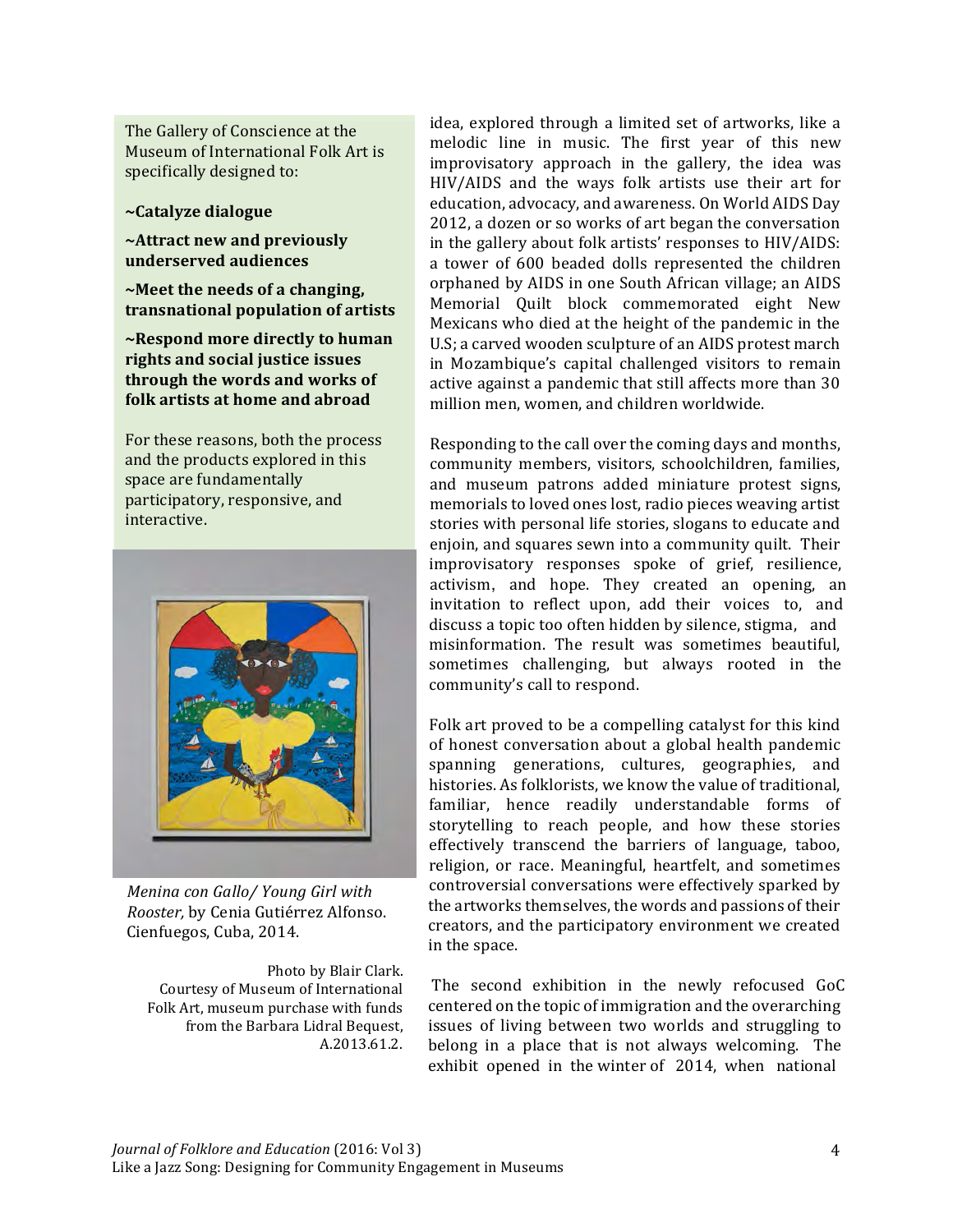news headlines featured stories of tens of thousands of women and children-most seeking asylum from conditions of lifethreatening violence in their home countrieswho had crossed the border into the U.S. and were being held in newly opened, privately run detention centers in New Mexico and Texas. Several of the artworks uncannily mirrored the very current events in the national news, even though they had been created years before.

Two of the most evocative artworks included a painting by Cuban artist Cenia Guttiérez Alfonso depicting an unaccompanied young girl crossing the Atlantic Ocean on her journey to a new land, and a three-part sculpture by Peruvian American retablo maker Nicario Jiménez (provocatively titled Immigration: The American Dream), which illustrates the differential receptions of three groups of undocumented Latino families



Refugiados/Refugees, by Camurdino Mustafa Jetha. Santo Domasio, Mozambique, 2014.

Photo by Blair Clark. Courtesy of Museum of International Folk Art, museum purchase with funds from the Barbara Lidral Bequest, A.2013.61.2.

arriving on our nation's shores—Cubans, Haitians, and Mexicans—by refugee assistance agencies, detention centers, and border police, respectively. Also, putting the immigration crisis in global perspective, a painted wood sculpture by Mozambican folk artist Camurdino Mustafa Jetha depicted a group of refugiados—refugees from the decades-long civil war in his country—marching single file toward asylum with their barest necessities balanced on their heads.

Artworks addressed four main themes, based on input from community members and advisors: Deciding to Leave, Dangerous Journeys, Who Belongs?, and Where Is My Home? Each was highlighted by a first-person quote from community members taped on the gallery walls:2

|                                                                            | What is the story of those who don't make it?     |
|----------------------------------------------------------------------------|---------------------------------------------------|
| There's the home that you have made<br>and there's the home you come from- | You need to distinguish between                   |
| that's always your instinctive home-<br>where you understand it without    | unwelcome and being unwelcome.<br>feeling         |
| words.                                                                     | When I die, throw my ashes in the Rio Grande. The |
|                                                                            | ashes will decide where I belong: Mexico or the   |
|                                                                            | United States.                                    |

And the participatory exercises set up throughout the gallery intentionally encouraged visitors especially young visitors—to put themselves in newcomers' shoes:

If you had to leave your home and could only bring what you could carry, what would it be?

Describe a time when you felt that you didn't belong. Use the Post-its or tweet your response at @gallervofconscience.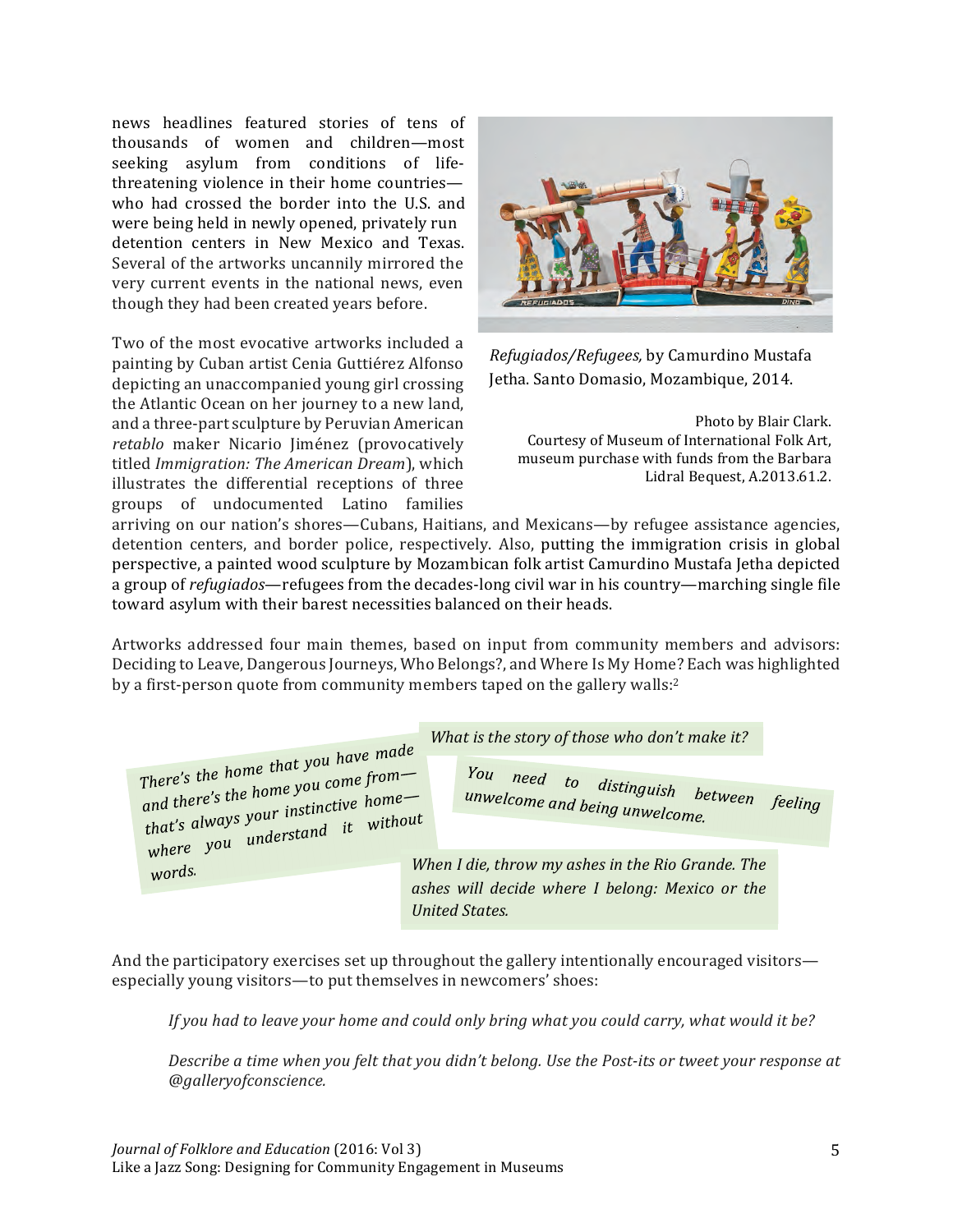Even the exhibition title, Between Two Worlds: Folk Artists Reflect on the Immigrant Experience, was the result of a crowd-sourced contest to pick the title that best reflected the questions "Who Belongs?" and "Who Can Be an American?" These are the questions that have always been at the heart of the immigration debate in our nation—and are with us in the national and international news today.

## **What Is Prototyping in Museums?**

Prototyping is an incremental, inquirybased mode of exhibition design that allows for an institution to experiment with new ideas—keeping those that work and tossing out or modifying those that don't—in a way that is relatively low risk, low cost, and low maintenance. As internationally recognized exhibit design innovator, Kathleen McLean writes, a prototype, drawn from the Greek word meaning "original form," is "a mock-up or a quick and dirty version of an idea; something flexible and changeable; a tool for learning something about the effects of an idea or object on the end-user (and in the case of museums, the relevance of an exhibit or experience on a museum visitor)."

For the GoC, prototyping involves an ongoing series of conversations-with each other, with our visitors, with our artists, and our community partners. Through those conversations, we discover what works and what needs tweaking or refiguring for greater impact in a subsequent exhibition iteration. We also fold these conversations back into the exhibition itself by continuously adding new pieces of art, new community projects, new quotes on the wall, and new responses to our participatory exercises. Once you get the hang of it, as McLean teaches, prototyping "is not just about the object or the exhibit or the experience itself—it is actually a way of working, a philosophy and set of values, a process of inquiry."

See "Museum Exhibit Prototyping as a Method of Community Conversation and Participation," by Kathleen McLean.

## **Community Engagement and the Museum Exhibition Design Process**

For the Gallery of Conscience, the motivation to incubate an entirely new design process was to create a "medium" that fundamentally mirrored the "message." Like social justice work itself, we wanted a process that was responsive, responsible, collaborative, engaged, equitable, impactful, and ethically motivated. From our first exhibition in 2012, to the third exhibition prototyped in the GoC in the spring of 2016, this museum space builds and expands on our commitment to exploring social justice themes and issues through the lens of folk art.

For such a conceptual overhaul to be successful and embraced, we knew the audience and local communities needed to gain a sense of ownership through active involvement, not passive lectures. Everyone has something to offer. If we wanted to tap that collaborative vein, we had to clean our own house by shaking up the conventional museum decision-making structure. So we began by throwing out the curator/designer/educator model of exhibit expertise in favor of a team approach that was fundamentally collaborative, improvisational, and flexible. Focusing on audience engagement rather than specialized knowledge, this team-based approach represented, for us, a more innovative structure designed for visitors to learn through doing. Rather than dividing ourselves into distinct roles within the team, we all worked together within the gallery to design the spaces, engage the visitors, create the interactives, write the labels. conduct visitor evaluations, and change and adjust the prototyped space for increased clarity and depth of response, after each iteration. Our goal was to be as nimble and responsive with each other as we hoped to be with our visitor and community input.

While our core team of folklorists and museum professionals was experienced in community-based collaborations, we had little collective experience in a truly bottom-up, participatory and dialogic model of exhibit development. This is where Kathy McLean's experience and expertise came in as our resident